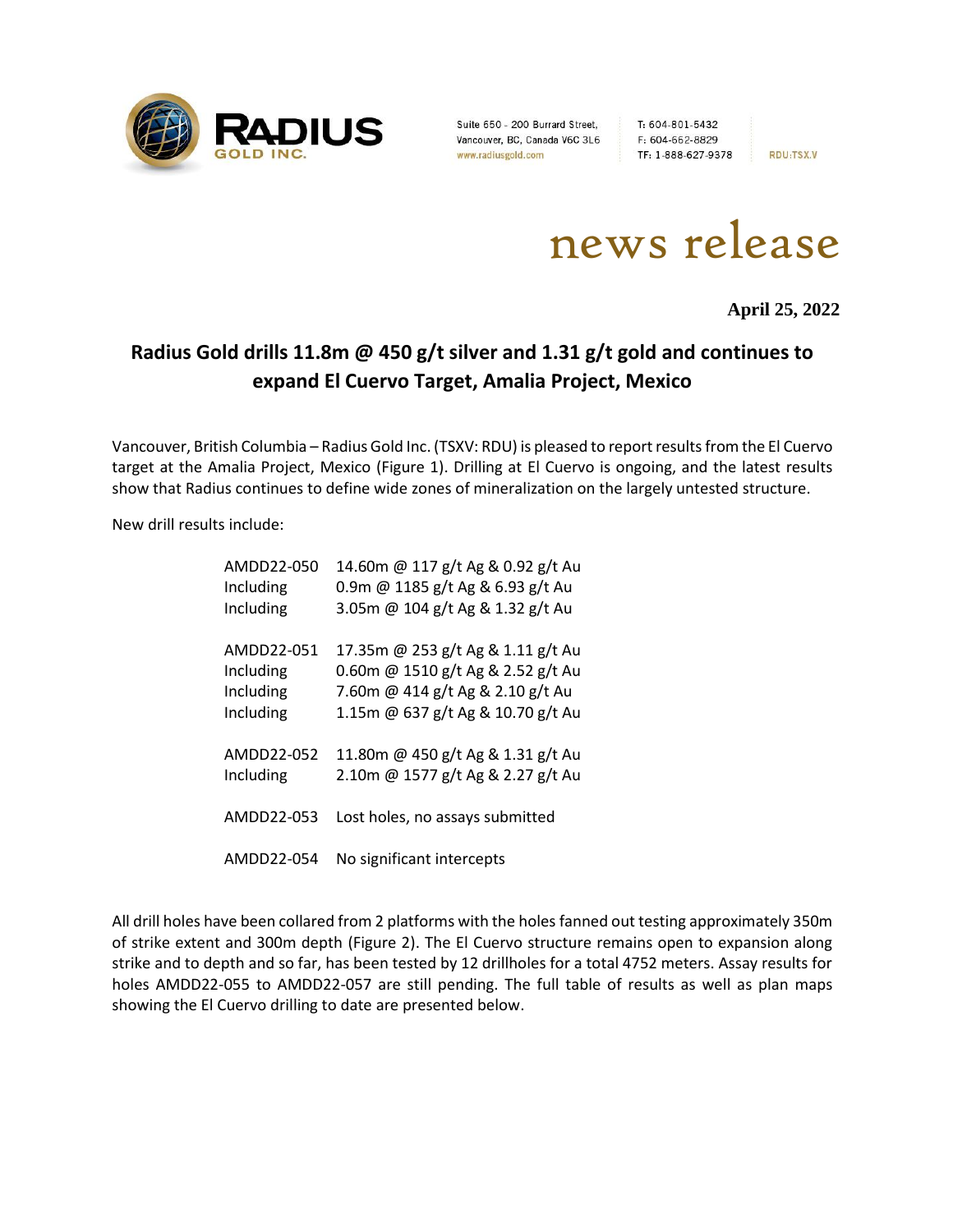

*Figure 1. Geology and target overview - Amalia Project.*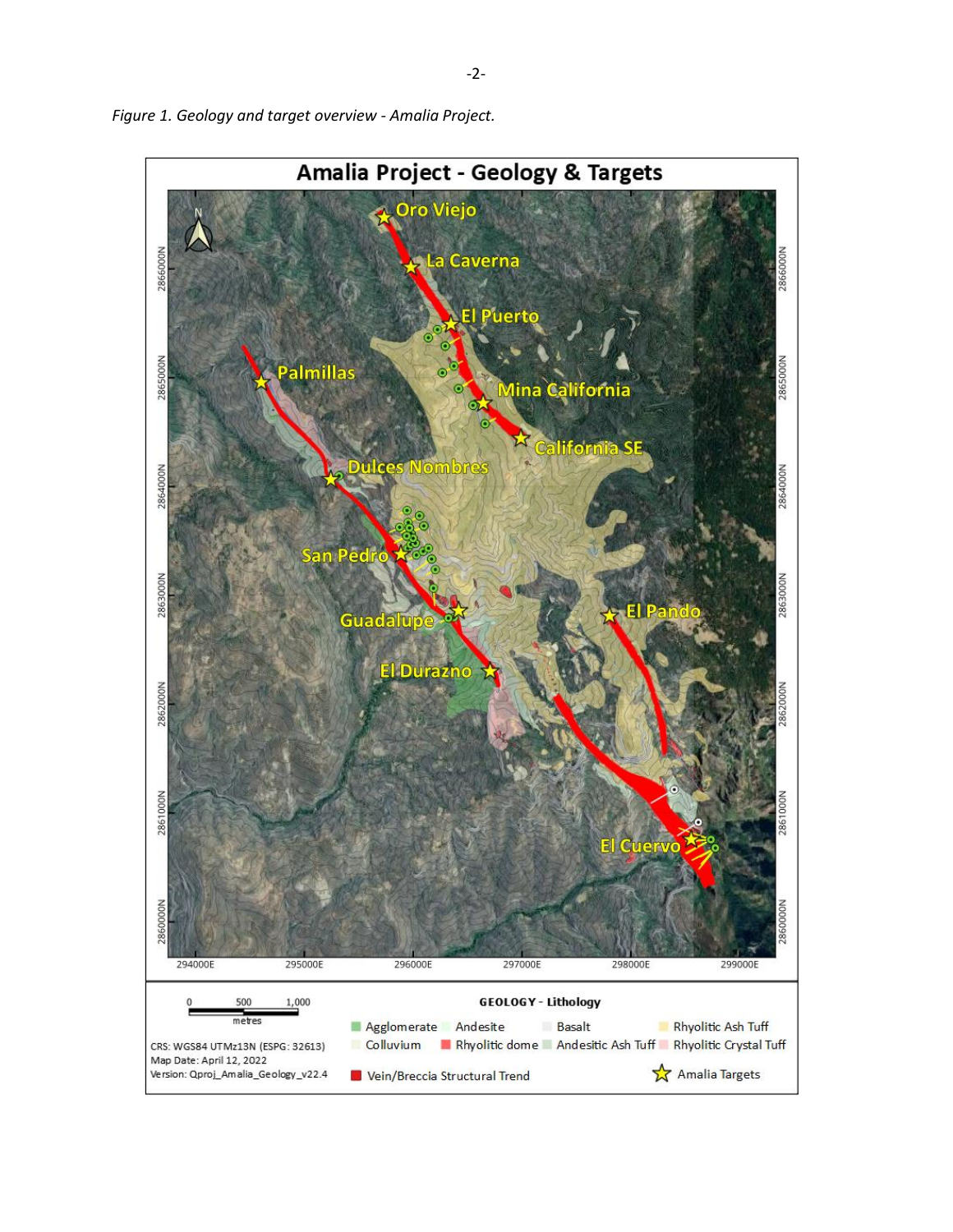

Figure 2. California target - Drilling and Ag geochemistry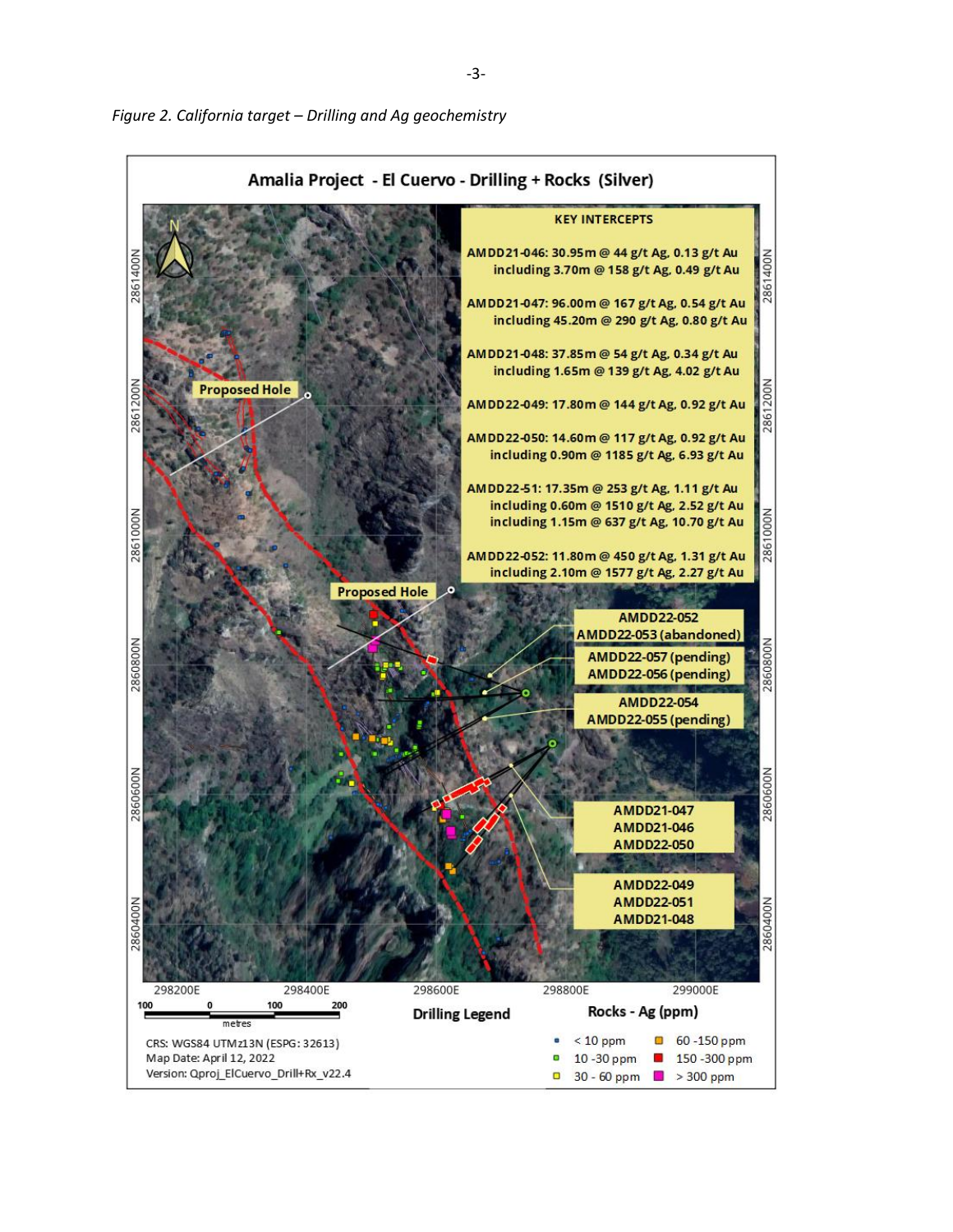| <b>DRILLHOLE</b> | FROM (m)                  | TO(m)  | <b>INTERVAL</b><br>(m) | <b>EST. TRUE</b><br><b>WIDTH</b> | Ag(g/t) | Au $(g/t)$ |  |
|------------------|---------------------------|--------|------------------------|----------------------------------|---------|------------|--|
| AMDD21-046       | 214.35                    | 214.80 | 0.45                   | 0.4                              | 214     | 0.52       |  |
| And              | 225.55                    | 228.35 | 2.80                   | 2.7                              | 122     | 0.13       |  |
| And              | 239.25                    | 270.20 | 30.95                  | 29.9                             | 44      | 0.13       |  |
| Including        | 239.25                    | 242.95 | 3.70                   | 3.6                              | 158     | 0.49       |  |
| Including        | 239.25                    | 240.95 | 1.70                   | 1.6                              | 233     | 0.31       |  |
| And              | 292.00                    | 295.50 | 3.50                   | 3.4                              | 203     | 0.53       |  |
| Including        | 294.40                    | 295.50 | 1.10                   | 1.1                              | 381     | 1.31       |  |
| AMDD21-047       | 245.10                    | 341.10 | 96.00                  | 83.1                             | 167     | 0.54       |  |
| Including        | 279.90                    | 341.10 | 61.20                  | 53.0                             | 232     | 0.65       |  |
| Including        | 279.90                    | 325.10 | 45.20                  | 39.1                             | 290     | 0.80       |  |
| Including        | 290.40                    | 297.75 | 7.35                   | 6.4                              | 592     | 0.69       |  |
| Including        | 300.00                    | 317.35 | 17.35                  | 15.0                             | 302     | 1.13       |  |
| Including        | 309.50                    | 317.35 | 7.85                   | 6.8                              | 438     | 1.12       |  |
| AMDD21-048       | 214.85                    | 216.45 | 1.60                   | 1.5                              | 116     | 1.39       |  |
| And              | 222.15                    | 223.50 | 1.35                   | 1.3                              | 302     | 0.56       |  |
| And              | 227.00                    | 233.30 | 6.30                   | 6.1                              | 77      | 0.61       |  |
|                  |                           |        | 2.20                   | 2.1                              | 125     | 0.68       |  |
| Including<br>And | 229.60                    | 231.80 | 37.85                  | 36.6                             | 54      |            |  |
|                  | 265.60                    | 303.45 |                        |                                  |         | 0.34       |  |
| Including        | 286.90                    | 297.40 | 10.50                  | 10.1                             | 84      | 0.75       |  |
| Including        | 294.75                    | 296.40 | 1.65                   | 1.6                              | 139     | 4.02       |  |
| AMDD22-049       | 304.90                    | 306.35 | 1.45                   | 1.2                              | 62      | 0.81       |  |
| And              | 340.85                    | 351.65 | 10.80                  | 9.3                              | 63      | 0.80       |  |
| And              | 358.40                    | 376.20 | 17.80                  | 15.3                             | 144     | 0.92       |  |
| Including        | 365.55                    | 376.20 | 10.65                  | 9.1                              | 190     | 1.01       |  |
| Including        | 365.55                    | 366.55 | 1.00                   | 0.9                              | 469     | 0.97       |  |
| Including        | 375.00                    | 376.20 | 1.20                   | $1.0\,$                          | 483     | 3.94       |  |
| AMDD22-050       | 336.75                    | 337.55 | 0.80                   | 0.60                             | 107     | 2.60       |  |
| And              | 347.10                    | 349.00 | 1.90                   | 1.50                             | 53      | 0.27       |  |
| And              | 394.90                    | 409.50 | 14.60                  | 11.20                            | 117     | 0.92       |  |
| Including        | 394.90                    | 395.80 | 0.90                   | 0.70                             | 1185    | 6.93       |  |
| Including        | 406.45                    | 409.50 | 3.05                   | 2.30                             | 104     | 1.32       |  |
| AMD22-051        | 348.50                    | 349.55 | 1.05                   | 0.80                             | 125     | 2.10       |  |
| And              | 398.65                    | 416.00 | 17.35                  | 13.70                            | 253     | 1.11       |  |
| Including        | 398.65                    | 399.25 | 0.60                   | 0.50                             | 1510    | 2.52       |  |
| Including        | 408.40                    | 416.00 | 7.60                   | 6.00                             | 414     | 2.10       |  |
| Including        | 410.50                    | 413.15 | 2.65                   | 2.10                             | 555     | 4.94       |  |
| Including        | 412.00                    | 413.15 | 1.15                   | 0.90                             | 637     | 10.70      |  |
| AMDD22-052       | 278.20                    | 290.00 | 11.80                  | 10.60                            | 450     | 1.31       |  |
| Including        | 281.35                    | 288.00 | 6.65                   | 6.00                             | 695     | 1.44       |  |
| Including        | 285.90                    | 288.00 | 2.10                   | 1.90                             | 1577    | 2.27       |  |
| Including        | 285.90                    | 287.30 | 1.40                   | 1.30                             | 1800    | 0.50       |  |
| And              | 308.70                    | 310.00 | 1.30                   | 1.20                             | 37      | 1.22       |  |
| And              | 327.10                    | 328.35 | 1.25                   | 1.10                             | 55      | 0.68       |  |
| And              | 332.85                    | 336.00 | 3.15                   | 2.80                             | 84      | 0.87       |  |
| Including        | 334.50                    | 336.00 | 1.50                   | 1.30                             | 91      | 1.48       |  |
| AMDD22-053       | Adbandoned                |        |                        |                                  |         |            |  |
| AMDD22-054       | No Significant Intercepts |        |                        |                                  |         |            |  |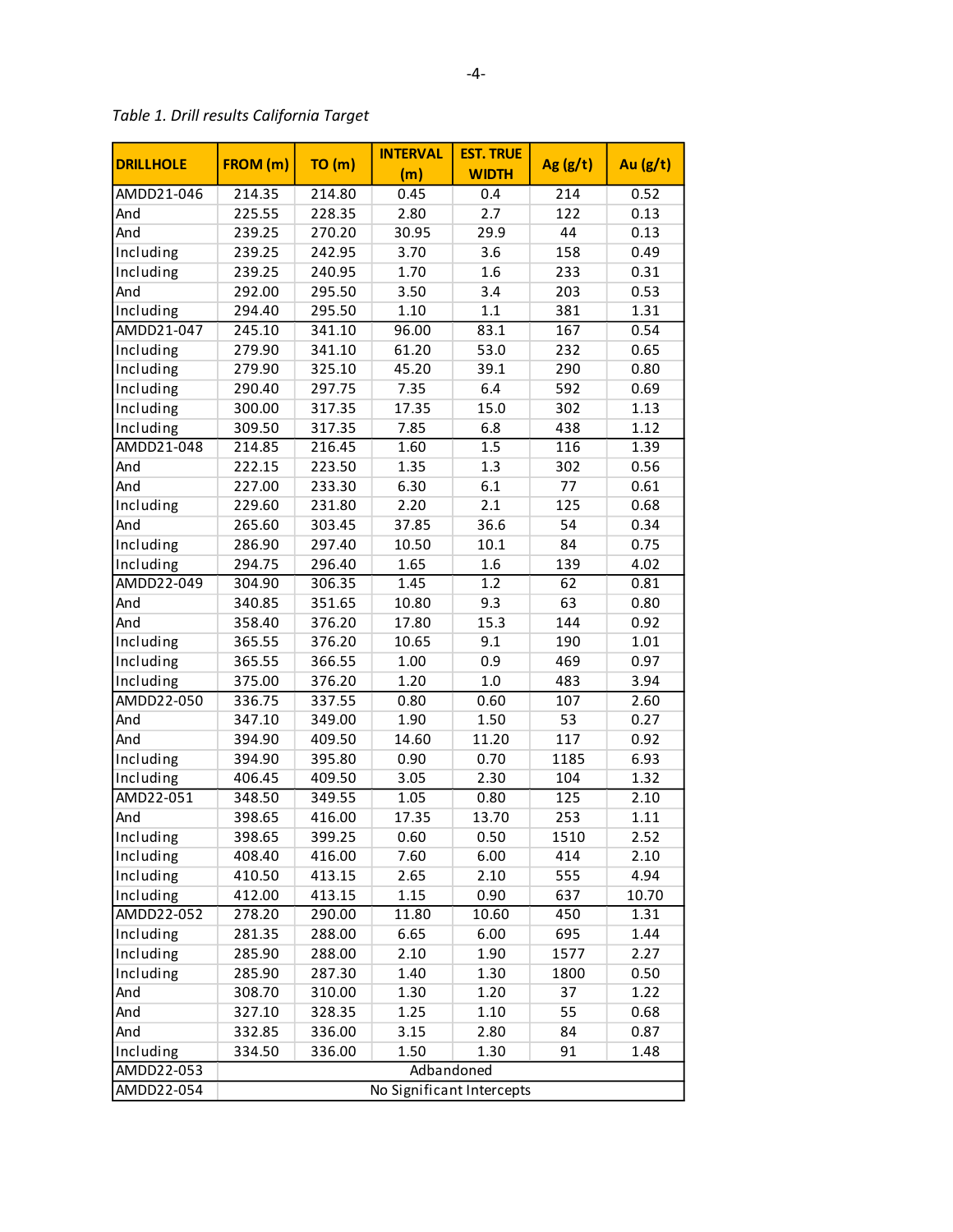"The latest results at El Cuervo further demonstrate that multiple structures at the Amalia Property contain significant wide zones of gold and silver mineralization. We are excited to continue adding to the large developing potential at Amalia with ongoing drilling at El Cuervo," comments Bruce Smith, President and CEO.

# **The Agreement**

Pursuant to an option agreement signed in June 2018, Pan American Silver Corp. has the option to earn up to an initial 65% interest in the Amalia Project by making cash payments to Radius totalling US\$1.5 million (of which US\$800,000 has been received) and expending US\$2 million on exploration over four years. Pan American may earn an additional 10% by advancing the property to preliminary-feasibility.

## **Quality Assurance and Quality Control**

Drilling is carried out using NQ and HQ size tooling. Drill core is cut in half using a rock saw with one-half of the core then taken as a sample for analysis. Sample intervals are generally 1m intervals, producing samples of between 2 to 9 kg. Half-core samples are delivered to the ALS Geochemistry laboratory facilities in Chihuahua, Mexico. The samples are fire assayed for Au and are analysed for Ag and multielements using method code ME-ICP61 following a four-acid digestion. Overlimits are analysed using an appropriate method. Multi-element geochemical standards and blanks are routinely entered into the drill core sample stream to monitor laboratory performance. Quality control samples submitted to ALS were returned within acceptable limits.

## **Technical Information**

Bruce Smith, M.Sc. (Geology), a member of the Australian Institute of Geoscientists, is Radius's Qualified Person as defined by National Instrument 43-101 - Standards of Disclosure for Mineral Projects. Mr. Smith has reviewed and approved the technical information contained in this news release.

#### **Radius Gold Inc.**

Radius has a portfolio of projects located in Mexico, United States and Guatemala which it continues to advance, utilizing partnerships where appropriate in order to retain the Company's strong treasury. At the same time, management is seeking out additional investment and project acquisition opportunities across the globe.

#### ON BEHALF OF THE BOARD

Bruce Smith President and CEO

Symbol: TSXV-RDU

Contact: Bruce Smith 200 Burrard Street, Suite 650 Vancouver, BC V6C 3L6

Tel: 604-801-5432; Toll free 1-888-627-9378; Fax: 604-662-8829 Email: info@goldgroup.com Website: www.radiusgold.com